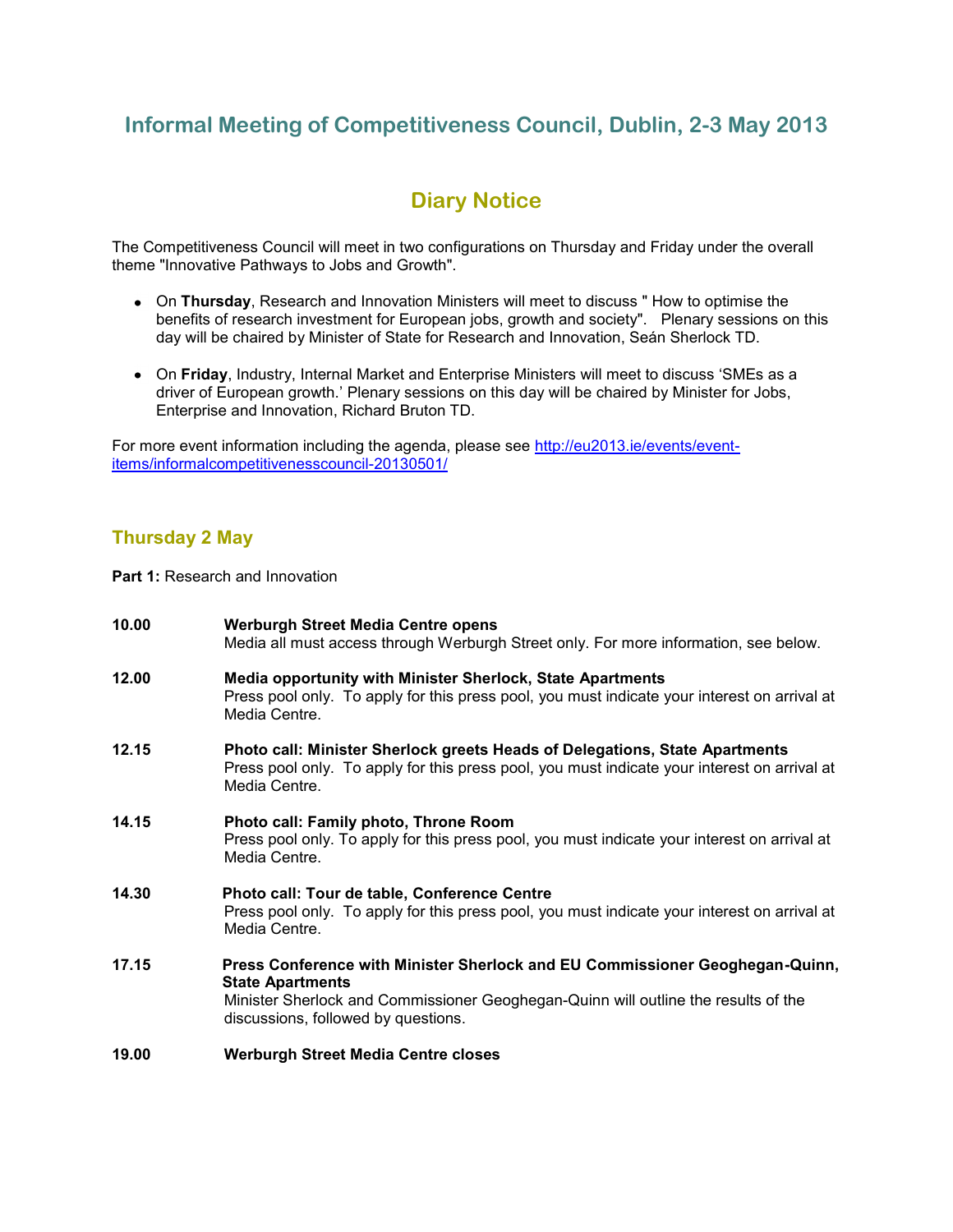# **Friday 3 May**

Part 2: Industry, Internal Market and Enterprise

| 07.00 | <b>Werburgh Street Media Centre opens</b><br>Media all must access through Werburgh Street only. For more information, see below.                                                                                                                                                                                     |
|-------|-----------------------------------------------------------------------------------------------------------------------------------------------------------------------------------------------------------------------------------------------------------------------------------------------------------------------|
| 08.00 | Photo call: Minister Bruton greets Heads of Delegations, State Apartments<br>Press pool only. To apply for this press pool, you must indicate your interest on arrival at<br>Media Centre.                                                                                                                            |
| 09.45 | Media opportunity with Minister Bruton and EU Commissioner Tajani, State<br><b>Apartments</b><br>Press pool only. To apply for this press pool, you must indicate your interest on arrival at<br>Media Centre.                                                                                                        |
| 10.15 | Photo call: Tour de table, Conference Centre<br>Press pool only. To apply for this press pool, you must indicate your interest on arrival at<br>Media Centre.                                                                                                                                                         |
| 12.45 | Photo call: Family photo, Throne Room<br>Press pool only. To apply for this press pool, you must indicate your interest on arrival at<br>Media Centre.                                                                                                                                                                |
| 15.00 | Press Conference with Minister Bruton and Deputy Director General, Pierre<br>Delsaux, Internal Market and Services Directorate General, European Commission,<br><b>State Apartments</b><br>Minister Bruton and Deputy Director General Delsaux will outline the results of the<br>discussions, followed by questions. |
| 18.00 | Werburgh Street Media Centre closes                                                                                                                                                                                                                                                                                   |

## **Accreditation & Dublin Castle Media Centre**

Media must be accredited in advance to attend this meeting. Media must enter Dublin Castle via Werburgh Street for security screening and to collect their accreditation badge. Media are encouraged to arrive as early as possible to facilitate registration and security clearance. Photographic identification will be required for entrance to the Media Centre.

For more details regarding accreditation and to check your accreditation status, please see [http://www.eu2013.ie/press-centre/accreditation/.](http://www.eu2013.ie/press-centre/accreditation/)

## **Security**

It is necessary for all members of the media entering the Media Centre to undergo security screening as they enter the building. This will include all equipment necessary such as cameras, recording devices, laptops, etc. These procedures will be conducted by An Garda Síochána (Irish Police) and then accredited members of the media will proceed to enter the Media Centre itself. Please bear this in mind when planning your arrival time at the Centre so as to ensure you have sufficient time to clear security, collect your accreditation and proceed to the meeting point by the designated times set out above. The Presidency cannot delay the programme for those who arrive late.